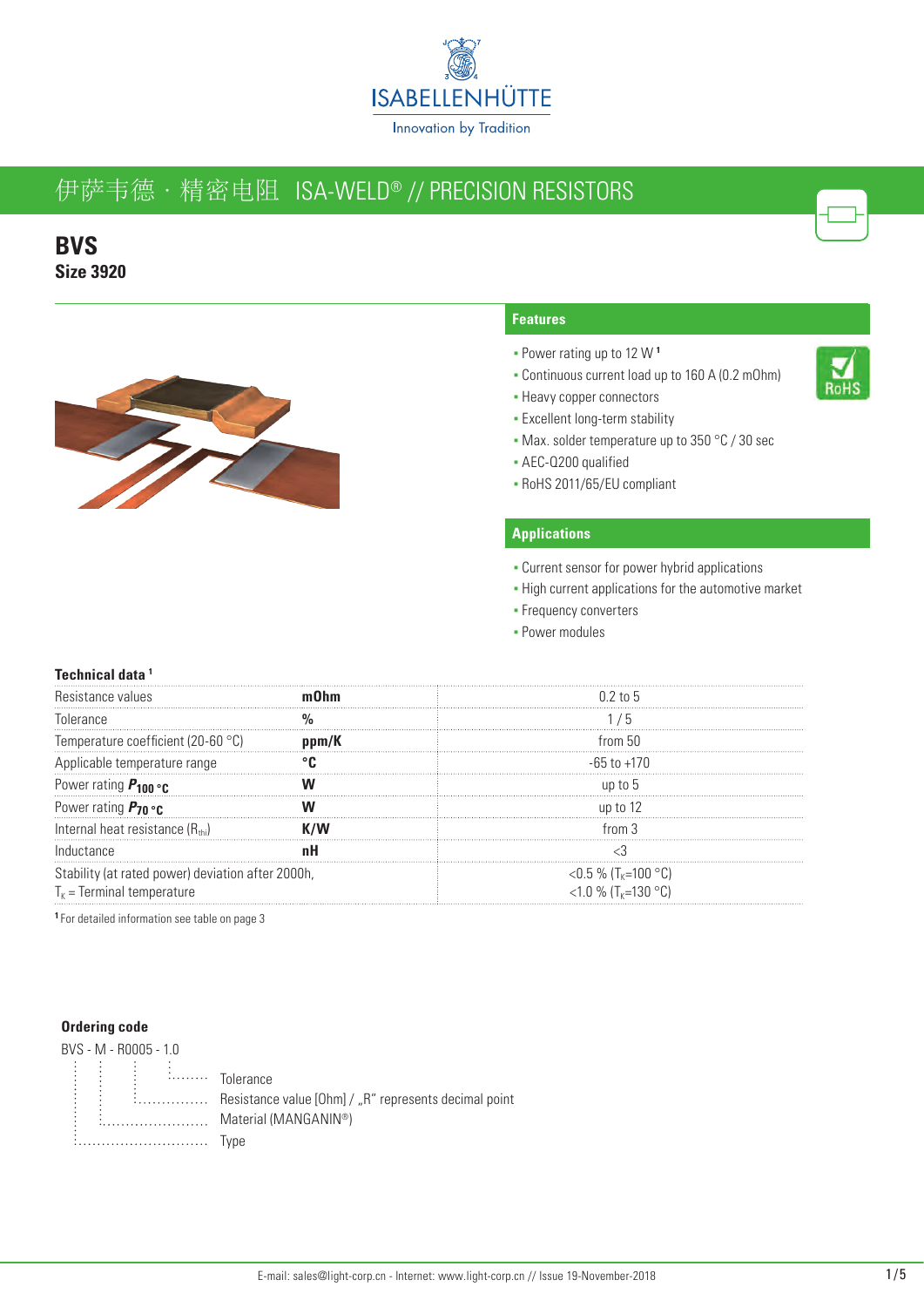# BVS // 3920

### **Recommended solder profile**

| Reflow-, IR-soldering |            |      |    |  |  |  |
|-----------------------|------------|------|----|--|--|--|
| lemperature           |            |      | ハト |  |  |  |
| lime.                 | <b>SAC</b> | peak |    |  |  |  |

### **Tape and reel information**

| Specification    |      | DIN EN 60286-3 |
|------------------|------|----------------|
| Tape width       | mm   | 16             |
| Reel size        | inch | 13             |
| Parts per reel   | DCS  | 3000           |
| Packaging weight |      | 474            |



### **Specification**

| <b>Parameters</b>                     | <b>Test conditions</b>             | <b>Specified values</b>              |  |  |
|---------------------------------------|------------------------------------|--------------------------------------|--|--|
| Temperature Cycling                   | 2000 cycles (-55 °C to +150 °C)    | $+0.5%$                              |  |  |
| Low Temperature Storage and Operation | ⊟-65 °C for 250 h                  | $+0.1\%$                             |  |  |
| Resistance to Soldering Heat          | 260 °C for 10 sec / 8h steam aging | i n.a.                               |  |  |
| Moisture Resistance                   | MIL-STD-202 method 106             | $+0.1\%$                             |  |  |
| Mechanical Shock                      | 100 g, 6 ms half sine              | $+0.2\%$                             |  |  |
| Vibration, High Frequency             | 10 g, 10-2000 Hz, 24 h each axis   | $+0.2\%$                             |  |  |
| Operational Life                      | 2000 h, $T_{K}$ max at rated power | $\pm 1.0$ %. T <sub>K</sub> = 130 °C |  |  |
| High Temperature Exposure             | 2000 h / 170 °C                    | $\pm$ 1.0 % (in covered condition)*  |  |  |
| <b>Blas Humidity</b>                  | $+85$ °C, 85 r.F., 1000 h          |                                      |  |  |

\* for MANGANIN® and ZERANIN®30

### **Mechanical dimensions and pcb-layout proposal (Reflow-soldering) [mm]**



| <b>Type</b>         |  |      | W                                   |                | Н |    |             |
|---------------------|--|------|-------------------------------------|----------------|---|----|-------------|
| <b>BVS</b>          |  |      | $10.0 + 0.3$ 5.2 +0.3/-0.2 0.5 ±0.1 |                |   |    | $2.0 - 0.5$ |
| Solder pad type   I |  |      |                                     | W              |   | ิล |             |
| <b>RVS</b>          |  | 11 N |                                     | 6 <sup>2</sup> |   | 77 |             |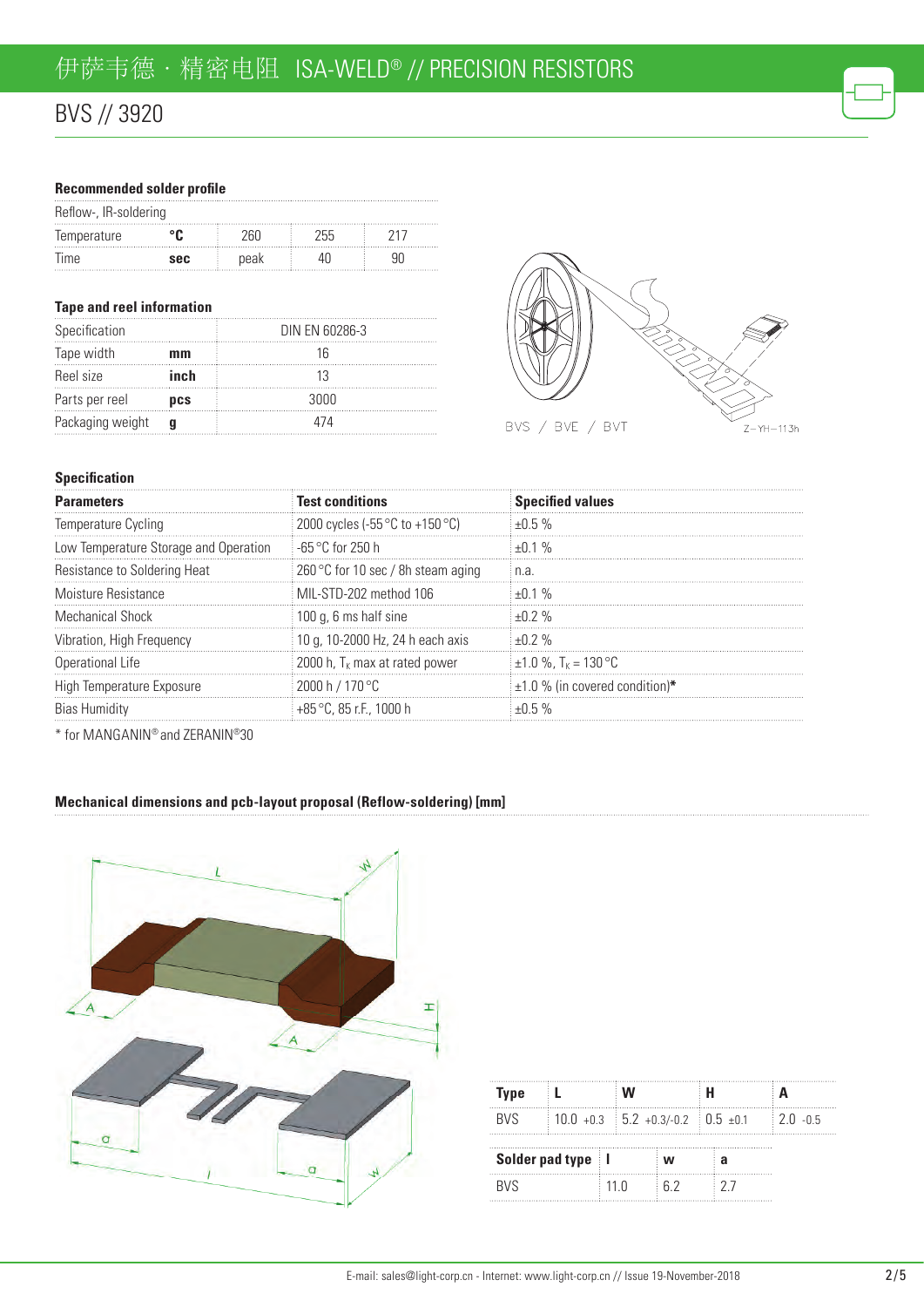# BVS // 3920

### **Power derating curve at 100 °C Example: BVS-M-R0005**



**Power derating curve at 70 °C Example: BVS-M-R001**

 $\ddot{\phantom{a}}$ 



| Type               | Value [m $\Omega$ ] | $R_{\text{thi}}$ [K/W] | : TCR [ppm/K] $P_{100}$ °C |     | $P_{70}$ °C | <b>Note</b>                                             |
|--------------------|---------------------|------------------------|----------------------------|-----|-------------|---------------------------------------------------------|
|                    |                     |                        |                            | [W] | [W]         |                                                         |
| BVS-Z-R0002        | 0.2                 |                        | 200                        |     | 12          |                                                         |
| BVS-M-R0003        | 0.3                 | 4.5                    | 150                        |     | 10          |                                                         |
| BVS-M-R0005        | 0.5                 | ŏ                      | 70                         | b   |             |                                                         |
| <b>BVS-M-R0007</b> | 0.7                 | Н                      | 60                         | h.  |             |                                                         |
| <b>BVS-M-R001</b>  |                     | 15                     | < 50                       | 4   |             |                                                         |
| <b>BVS-A-R001</b>  |                     | 9                      | < 50                       | 5   | ጸ           |                                                         |
| BVS-A-R0015        | 1.5                 | 12                     | < 50                       | 4.5 |             |                                                         |
| <b>BVS-A-R002</b>  | 2                   | 16                     | < 50                       |     | ĥ           | Aluchrom material has ferromagnetic                     |
| <b>BVS-A-R0028</b> | 2.8                 | 21                     | < 50                       |     |             | properties and should not be<br>used in AC-applications |
| <b>BVS-A-R003</b>  | 3                   | 22                     | $<$ 50                     | 3   |             |                                                         |
| <b>BVS-A-R004</b>  | 4                   | 30                     | < 50                       | 2.5 |             |                                                         |
| <b>BVS-I-R002</b>  | 2                   | 16                     | < 50                       | 4   | ĥ           |                                                         |
| <b>BVS-I-R003</b>  | 3                   | 24                     | < 50                       |     |             |                                                         |
| <b>BVS-I-R004</b>  |                     | 32                     | < 50                       | 2.5 |             |                                                         |
| <b>BVS-I-R005</b>  | 5                   | 50                     | < 50                       | 2   | n           |                                                         |
| <b>BVS-V-R002</b>  | 2                   | 20                     | $<$ 50                     | 3.5 | 5           |                                                         |

Abbrevation type: A=Aluchrom I=ISAOHM® K=SF-copper tinned M=MANGANIN® V=NOVENTIN® Z=ZERANIN®30

BVS-K-R000  $\leq 0.2 \text{ mOhm}$  I<sub>max</sub> = 160 A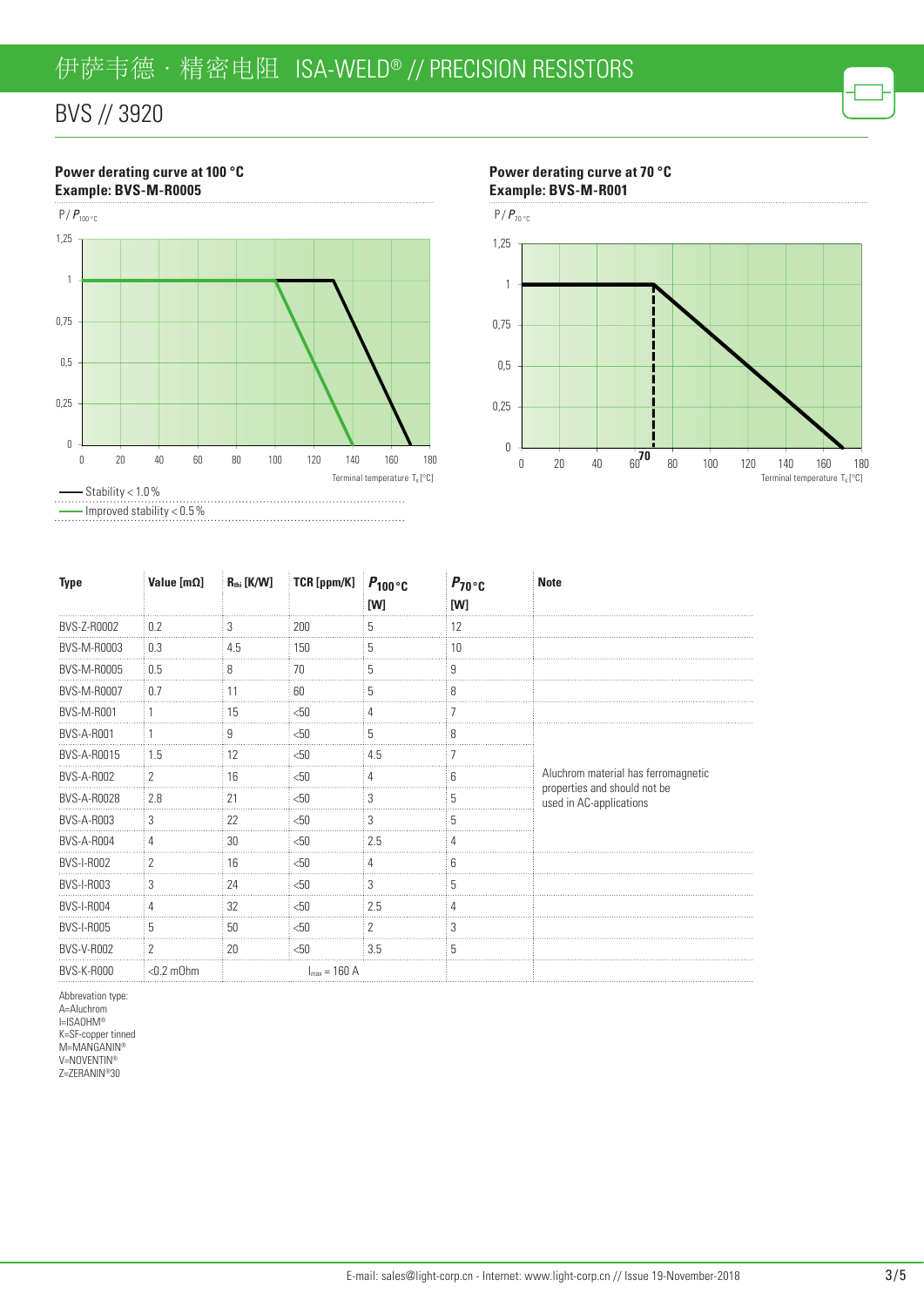## BVS // 3920



**Temperature dependence of the electrical resistance of** 

### **Temperature dependence of the electrical resistance of MANGANIN® resistors**









**Temperature dependence of the electrical resistance of ISAOHM® resistors**



### **Temperature dependence of the electrical resistance of NOVENTIN® resistors**